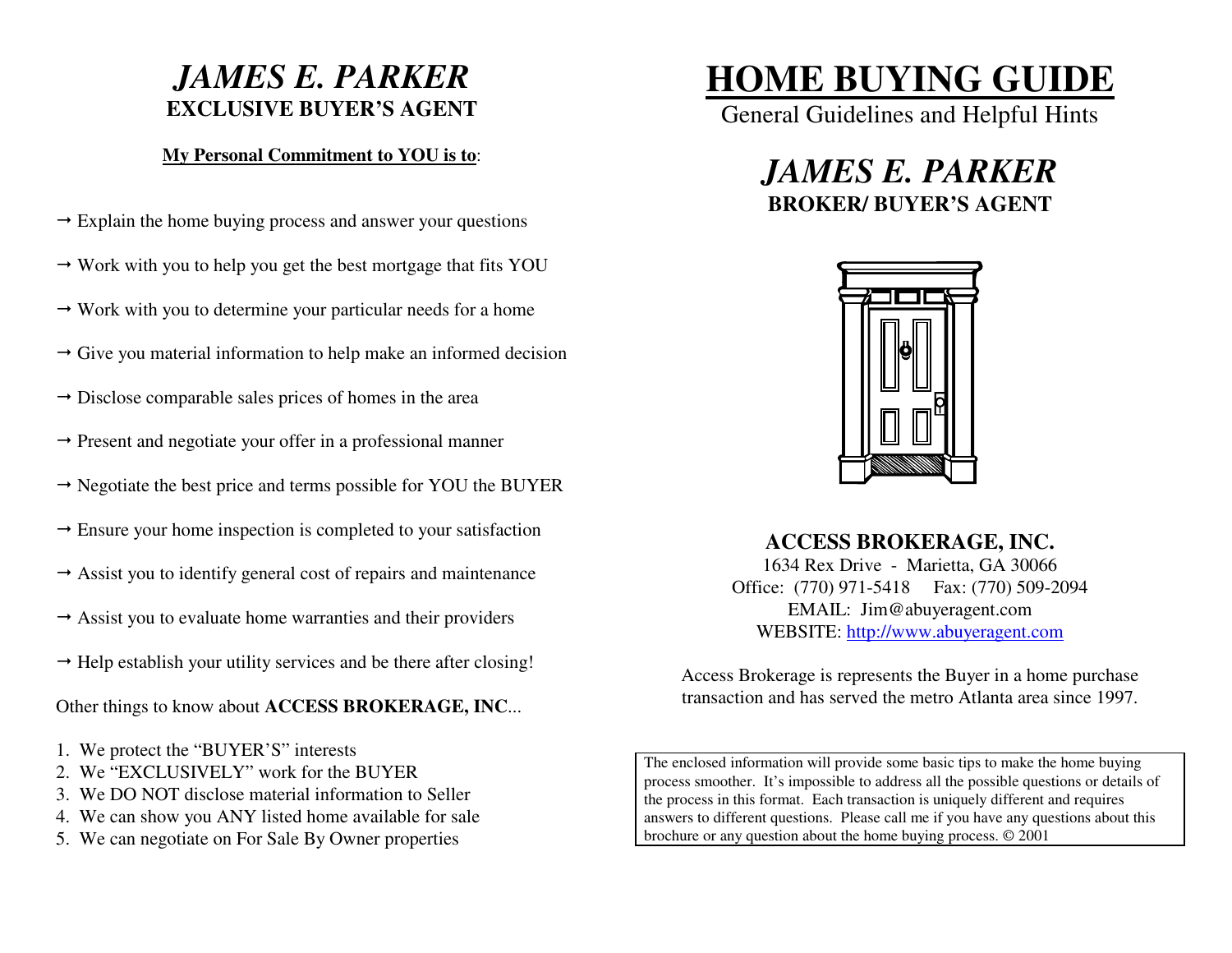# **BEFORE YOU BEGIN TO LOOK FOR HOUSES...**

# **GET PREQUALIFIED - DECIDE WHAT ISTHE BEST LOAN PROGRAM FOR YOU**

Which mortgage representative can you trust? Which loan program meets your needs? Different loans exist: Conventional Fixed/Variable Rate, FHA, or VA. Determine what you want: low monthly mortgage payment, NO PMI, NO DOWN or lower down payment, etc.)

In Georgia, you may order two credit reports per year from one of three credit service bureaus (Equifax, Experian, Trans Union) at no charge. Review a copy of your credit report with your mortgage representative. Consult with your mortgage representative to discuss how errors or credit blemishes must be corrected.

When you make loan application (after you select a house), you may be asked for bank statements, pay stubs, perhaps income tax returns or other documents. Make sure you can document all deposits and major withdrawals in your savings and checking accounts.

Find as much information about mortgage financing and home buying as you can find. Possible sources of information: HOMEFINDER section of THE ATLANTA JOURNAL-CONSTITUTION; Local weekend radio programs (WSB or WGST); links to Mortgage Daily News & Originator Times from www.abuyeragent.com; your Exclusive Buyer Agent www.abuyeragent.com/LQ.htm, etc.

# **QUALIFYING PRECAUTIONS**

- A. DO NOT change jobs(unless same industry and better paying)!
- B. DO NOT make major retail purchases (Auto, Furniture, etc.) within one year before you plan to purchase a house unless you first consult your mortgage representative.

# **SELECTION OF A HOME...**

# **LOCATION & FEATURES**

Decide which area of metro Atlanta you want to live. Prepare a list of the features you want such as style of house (ranch, two story), number of bedrooms, bathrooms, size of kitchen and other rooms; size of lot; etc. Let your Exclusive Buyer Agent know these criteria and you can get information about any listing and even a driving list of listed homes from which you may select to look inside the homes. Your agent will establish appointments with homeowners to show their homes at times that are convenient for you.

## **START LOOKING AT SEVERAL HOMES**

Discuss your reaction to the homes you see with your Exclusive Buyer Agent. This will help your agent know what is important to you.

Gather information about the neighborhood and schools from neighbors, teachers, local police and any independent reports.

### **AFTER FINDING THE HOME YOU WANT...**

Compare prices of homes with similar features. Make sure the home is not overpriced for the style, features and condition of home.

Your agent will prepare an offer to include repairs, allowances, or contingencies. At this point you will normally be required to provide a check for earnest money. This is money that will be credited toward the purchase of the home that you MAY lose if you suddenly get cold feet and want to BACK OUT without a valid reason.

Your Exclusive Buyer's Agent will present your offer to the Agent or Seller involved. Be prepared to receive counteroffers to your first and subsequent offers until the final terms are negotiated.